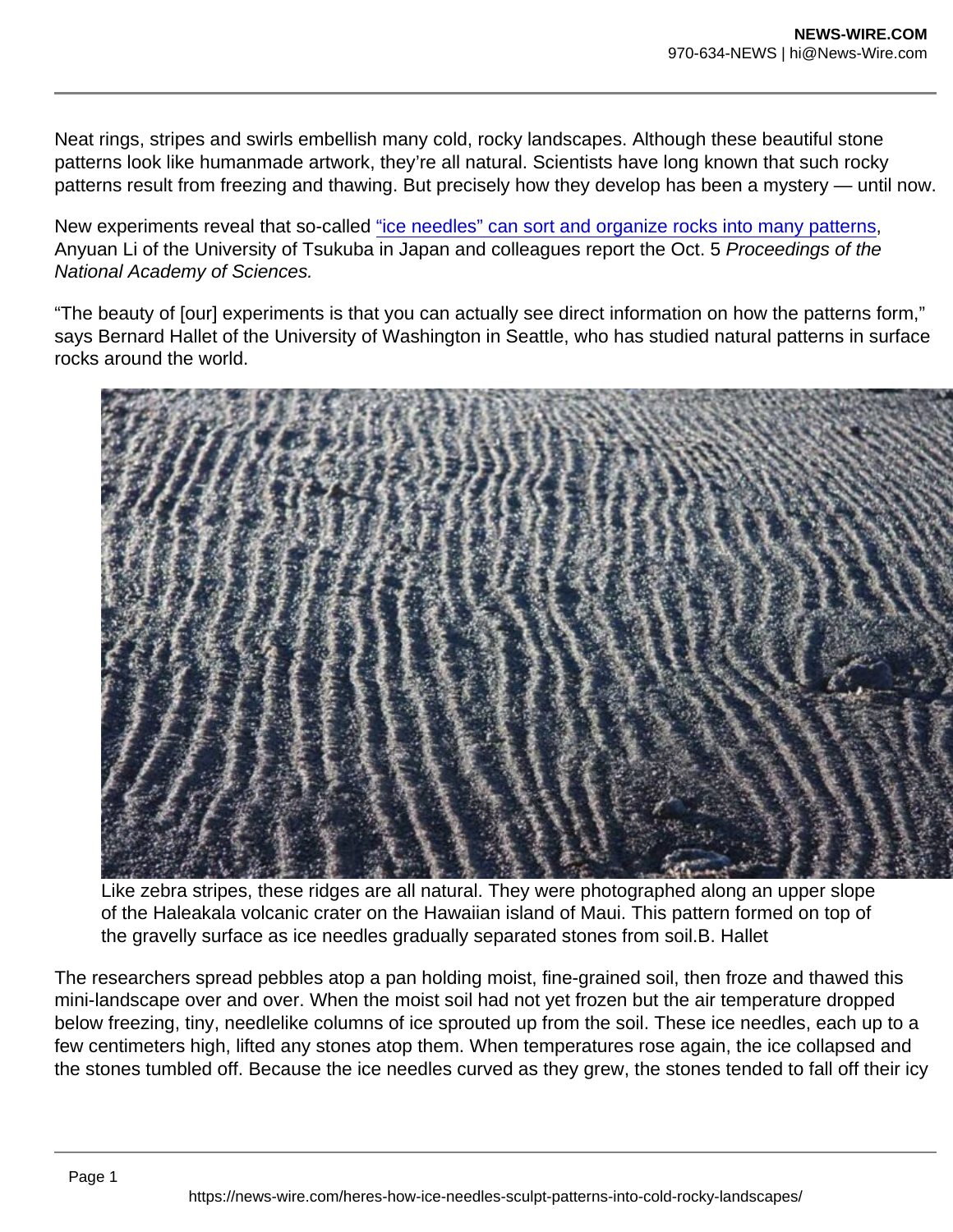pedestals to one side.

Over many freeze-thaw cycles, the ice needles cleared patches of exposed soil. Since needles could more easily form in spots where there were fewer rocks in the way, they more efficiently cleared out any remaining pebbles. Stones were gradually shuffled into clusters between stone-free areas to form larger patterns. The pattern that builds on a landscape "strongly depends on its [local stone] concentration," says study coauthor Quan-Xing Liu, a theoretical ecologist at East China Normal University in Shanghai.



Freeze-thaw processes created these stone circles across the landscape in Svalbard, Norway. They provide one example of a natural design not formed by ice needles. The soil surface bulges as it freezes each winter. Over thousands of years, the freeze-thaw cycles sorted and drove stones in the soil up to the surface, creating the pattern here. B. Hallet

In lab experiments, the team "was able to able to get patterns after 30 freeze cycles," says Hallet. That could equate to 30 cold nights — or 30 years, if each freeze lasted a whole winter. In the real world, Hallet says, some patterns might take "thousands, if not tens of thousands, of years to form."

Using observations from their soil experiments, the researchers built a computer simulation of ice needle landscaping. This simulation could predict stone movement in the open environment under a range of conditions. The simulation confirmed that the rate of pattern formation depended on how dense the stone